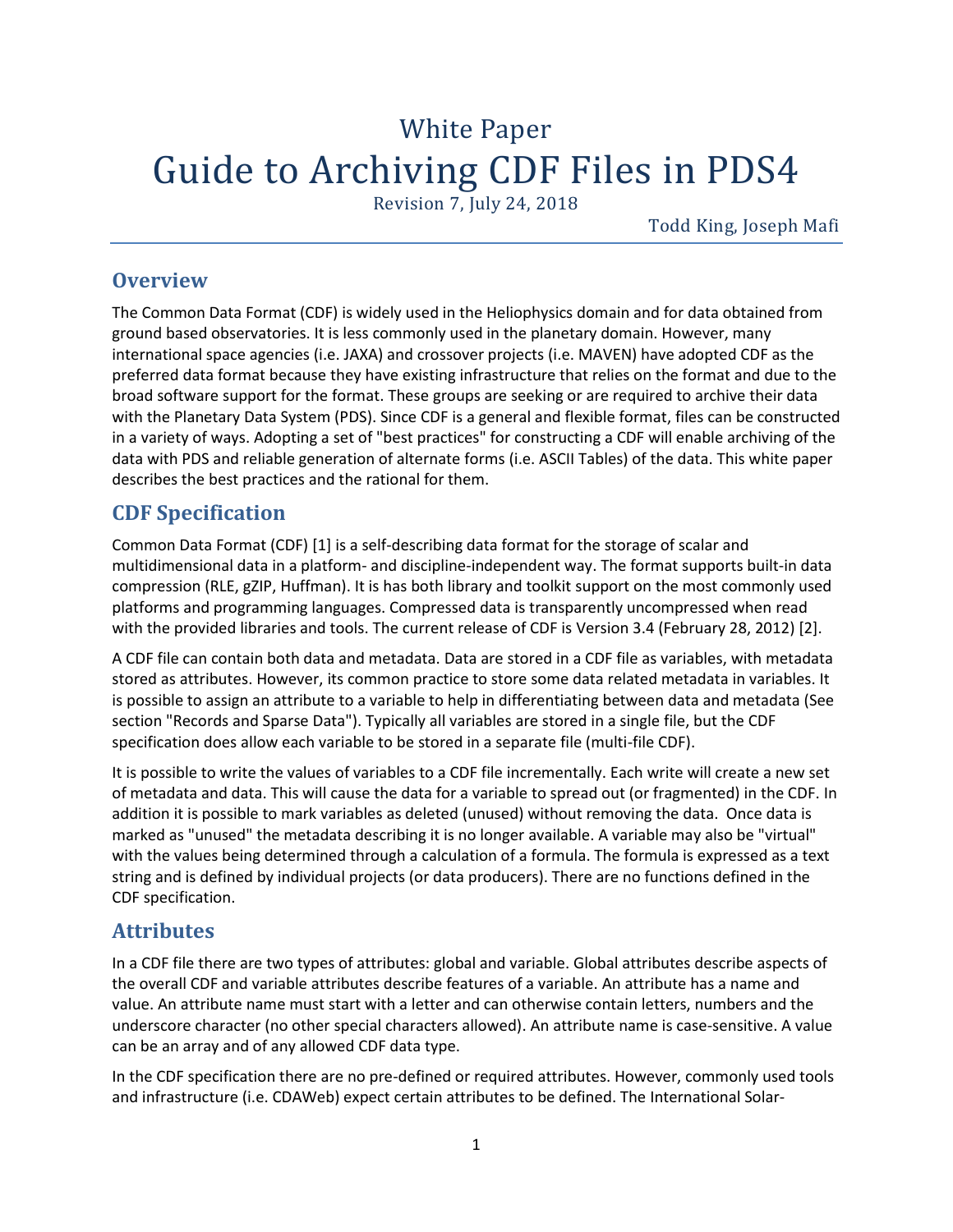Terrestrial Physics (ISTP) Program [4] defined a set of global and variable attributes which is endorsed by the Inter-Agency Consultative Group (IACG) [5] and has been widely adopted. There has also been an effort to define an archive suitable version of CDF, referred to as CDF-A, which supports a richer set of metadata based on the Space Physics Archive Search and Extract (SPASE) information model [6].

#### **Global Attributes**

The ISTP/IACG guidelines define the following global attributes:

| Project                    | The name of the project.                                      |
|----------------------------|---------------------------------------------------------------|
| Discipline                 | The science discipline and subdiscipline. (enumeration)       |
| Data_type                  | ISTP defined exchangeable data product type. (enumeration)    |
| Descriptor                 | The name of the instrument or sensor that collected the data. |
| Data version               | Project assigned version for the data.                        |
| Instrument type            | The ISTP defined instrument type. Multi-valued. (enumeration) |
| Logical file id            | The name of the CDF file using the ISTP naming convention.    |
| Logical source             | Source name, data type, and descriptor information.           |
| Logical source description | Full words associated with the Logical_source.                |
| Mission_group              | The assigned name of the mission or project. (enumeration)    |
| PI name                    | First initial and last name of the PI.                        |
| PI affiliation             | A recognizable abbreviation of the PI affiliation.            |
| Source name                | The mission or investigation that contains the sensors        |
| <b>TEXT</b>                | Description of the experiment                                 |
|                            |                                                               |

ISTP/IACG also defines the following recommended (optional) attributes:

| Generated by     | The generating data center/group.                                 |
|------------------|-------------------------------------------------------------------|
| Generation date  | Date stamp for the creation of the file.                          |
| HTTP LINK        | The URL for the PI or Co-I web site holding on-line data.         |
| LINK TEXT        | Text describing on-line data available at PI or Co-I web sites.   |
| LINK TITLE       | The title of the web site holding on-line data available at PI or |
|                  | Co-I web sites.                                                   |
| <b>MODS</b>      | History of modifications made to the CDF data set.                |
| Parents          | The parent CDF(S) for files of derived and merged data sets.      |
| Rules of use     | Citability and PI access restrictions. This may point to a World  |
|                  | Wide Web page specifying the rules of use.                        |
| Skeleton version | The skeleton file version number.                                 |
| Software version | The version of the software that generated the CDF.               |
| Time resolution  | The time resolution of the file.                                  |
| <b>TITLE</b>     | A title for the data set.                                         |
| Validate         | Written by software for automatic validation of features.         |

CDF-A defines the following required attributes:

spase\_DatasetResourceID The SPASE ResourceID assigned of the NumericalData resource the data file is part of.

CDF-A defines the following optional attributes:

| spase DatasetResource | The SPASE XML description of the dataset that corresponds to              |
|-----------------------|---------------------------------------------------------------------------|
|                       | the SPASE ResourceID                                                      |
|                       | spase GranuleResourceID The Granule ResourceID assigned to the data file. |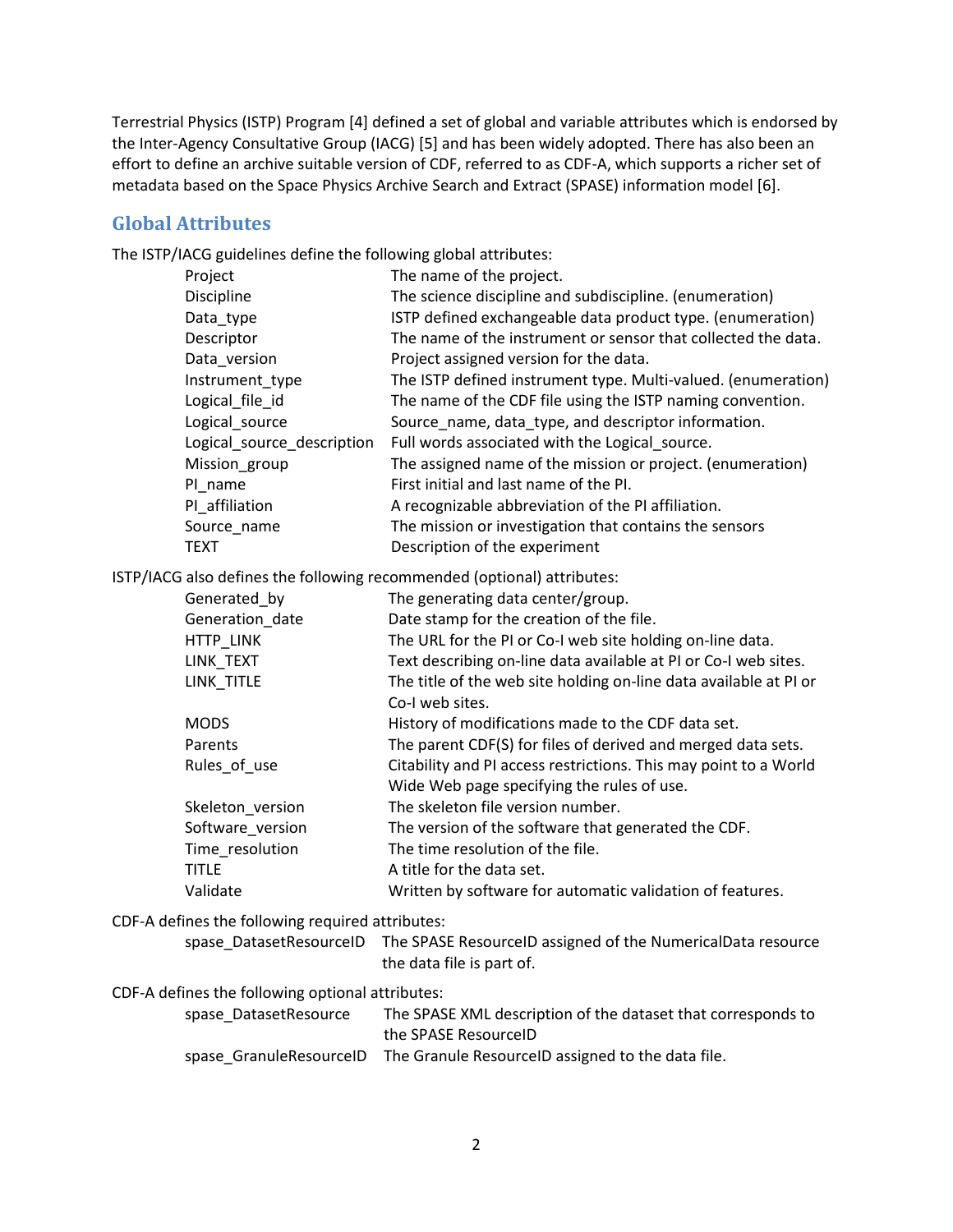spase\_GranuleResource The SPASE XML description of the dataset that corresponds to the SPASE Granule ResourceID

### **Variable Names**

CDF allows variable names to be composed from the "ASCII Character Set". While the ASCII Character set includes non-printable characters, it appears that the intention was printable characters in the ASCII character set. The ISTP/IACG specification restricts CDF Variable names to contain only letters, numbers and the underscore. ISTP/IACG further specifies that a variable name must begin with a letter.

#### **Variable Attributes**

CDF tools require (expect) the following variable attributes

| <b>FORMAT</b>                      | A Fortran or C format specification that is used when displaying a variable value.                                                                                                                                                                                                                                                                                                                          |
|------------------------------------|-------------------------------------------------------------------------------------------------------------------------------------------------------------------------------------------------------------------------------------------------------------------------------------------------------------------------------------------------------------------------------------------------------------|
| VALIDMIN                           | The minimum valid value for a variable.                                                                                                                                                                                                                                                                                                                                                                     |
| VALIDMAX                           | The maximum valid value for a variable.                                                                                                                                                                                                                                                                                                                                                                     |
| <b>FILLVAL</b>                     | The value used for missing or invalid variable values.                                                                                                                                                                                                                                                                                                                                                      |
| <b>MONOTON</b>                     | The monotonicity of a variable: INCREASE (strictly increasing values), DECREASE<br>(strictly decreasing values), or FALSE (not monotonic).                                                                                                                                                                                                                                                                  |
| <b>SCALEMIN</b><br><b>SCALEMAX</b> | The minimum value for scaling a variable when graphically displaying its values.<br>The maximum value for scaling a variable when graphically displaying its values.<br>In the description of each CDF toolkit program, the special attributes that may<br>affect that program's operation are defined. Note that most of the CDF toolkit<br>programs can be instructed to ignore these special attributes. |
|                                    | In addition, the ISTP/IACG requires the following attributes:                                                                                                                                                                                                                                                                                                                                               |
| <b>CATDESC</b>                     | Approximately 80-character string which is a textual description of<br>the variable                                                                                                                                                                                                                                                                                                                         |
| DEPEND_i                           | Ties a dimensional data variable to a support_data variable. Contains<br>the name of the variable. "i" is replaced with the index of the<br>dimension. For ISTP the DEPEND 0 must be defined and have the<br>value 'Epoch'.                                                                                                                                                                                 |
| DISPLAY_TYPE                       | what type of plot to make (i.e. time_series, spectrogram,<br>stack_plot, image)                                                                                                                                                                                                                                                                                                                             |
| <b>FIELDNAM</b>                    | A description of the variable (up to 30 characters).                                                                                                                                                                                                                                                                                                                                                        |
| FORM PTR                           | A variable which stores the name of the variable that contains the<br>FORMAT string. To be used only if FORMAT is not present.                                                                                                                                                                                                                                                                              |
| LABLAXIS/LABL PTR i                | The label for the y-axis of a plot or to provide a heading for a data<br>listing. If labeling a variable with dimensions use the LABL_PTR_i form<br>with "i" replaced with the index of the dimension.                                                                                                                                                                                                      |
| UNITS/UNIT PTR                     | The units of the variable. In the UNIT_PTR form it contains the name<br>of the variable which stores the UNITS string. To be used only if<br>UNITS is not present.                                                                                                                                                                                                                                          |
| VAR TYPE                           | Identifies a variable as either data, support_data, metadata or<br>ignore_data.                                                                                                                                                                                                                                                                                                                             |
|                                    | $CTD$ $I(A C C \cup \{x, y\})$ and $f(x, y, z)$ then $f(x)$ is contained as a second subject of $I(x, y, z)$ is set of the state of $x$                                                                                                                                                                                                                                                                     |

ISTP/IACG also defines the following recommended (optional) attributes:

| AVG TYPE        | Identifies the technique used for averaging the data.                 |
|-----------------|-----------------------------------------------------------------------|
| DELTA PLUS VAR  | The positive uncertainty in (range of) the original variable's value. |
| DELTA MINUS VAR | The negative uncertainty in (range of) the original variable's value. |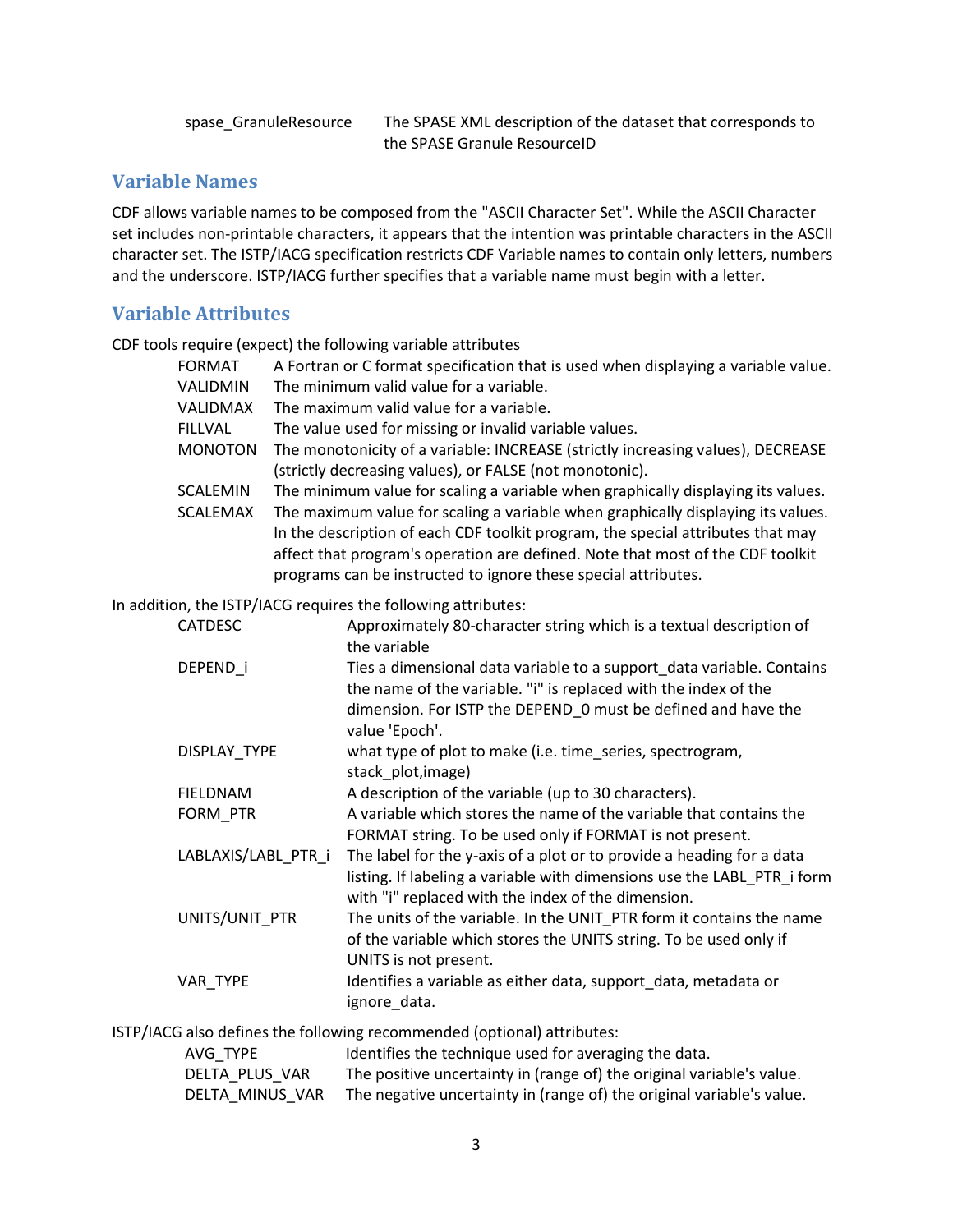| <b>DERIVN</b>   | The derivation of the variable, possibly including a function/algorithm<br>name or journal reference.                                                                                                     |
|-----------------|-----------------------------------------------------------------------------------------------------------------------------------------------------------------------------------------------------------|
| DICT KEY        | The ISTP/IACG dictionary keyword that describes the variable.                                                                                                                                             |
| <b>MONOTON</b>  | Whether the variable is monotonically increasing or monotonically<br>decreasing. A value of INCREASE indicates strictly increasing values,<br>DECREASE strictly decreasing values, or FALSE indicates not |
|                 | monotonic.                                                                                                                                                                                                |
| <b>SCALETYP</b> | Whether the variable should have a linear or a log scale as a default.                                                                                                                                    |
| <b>SCAL PTR</b> | The name of the variable containing SCALETYP for multidimensional<br>data.                                                                                                                                |
| sig digits      | the number of significant digits or other measure of data accuracy                                                                                                                                        |
| SI conversion   | The conversion factor to SI units.                                                                                                                                                                        |
| VAR NOTES       | Ancillary information about the variable.                                                                                                                                                                 |
| <b>V PARENT</b> | The "attached" variable which stores the parent variable(s) of a<br>derived variable.                                                                                                                     |

# **Records and Sparse Data**

A CDF can have one or more records. Each record is a set of variable arrays. The variable arrays in each record are generally related to each other in some way (i.e. time), but this not required in the CDF specification. For time varying data ISTP/IACG requires the time value associated with each record be stored in the variable with the name 'Epoch' and is attached to all time varying data variables via DEPEND\_0. Furthermore, 'EPOCH' should be the first variable in each CDF data file. The ISTP/IACG guidelines also recommend the following names and purpose for variables:

| <b>Quality Flag</b> | Quality or status flag for each record.                                    |
|---------------------|----------------------------------------------------------------------------|
| Time PB5            | Alternate representation of time in the format YEAR (4 digit), DAY OF YEAR |
|                     | (note: January 1 is Day 1), and MSEC OF DAY (elapsed ms).                  |
| Post Gap Flag       | An indication of the reason for a gap. Appears in the record following the |
|                     | gap.                                                                       |

CDF supports all the common data types (single byte; character; 1, 2, 4, and 8 byte integers; 4 and 8 bytes floating point; and special 8 and 16 byte time). ISTP/IACG limits data values to integer and real, with character data allowed for metadata or support data (for example, labels).

In a single-file CDF a variable can be specified as having sparse records. When using sparse records, a value is physically stored only when the value changes. When the data are read the "virtual" records can either be filled with the defined pad value or with the last known (physical) value. If a variable does have sparse records the internal (CDF binary record) sparse records attribute must be set to either PAD\_SPARSERECORDS or PREV\_SPARSERECORDS.

In a CDF file, variables which maintain the same value from record to record do not have to be physically stored in a CDF file. A repeating value may be stored once in the CDF with metadata indicating how the variable is to be replicated by software. If the variable has the internal (CDF) record variance attribute of "VARY" then a value may change from record to record.

# **Physical Layout**

A CDF file is a sequentially written set of alternating blocks of metadata and data with a block of global metadata at the beginning of the file and another at end of the file. The structure, encoding and storage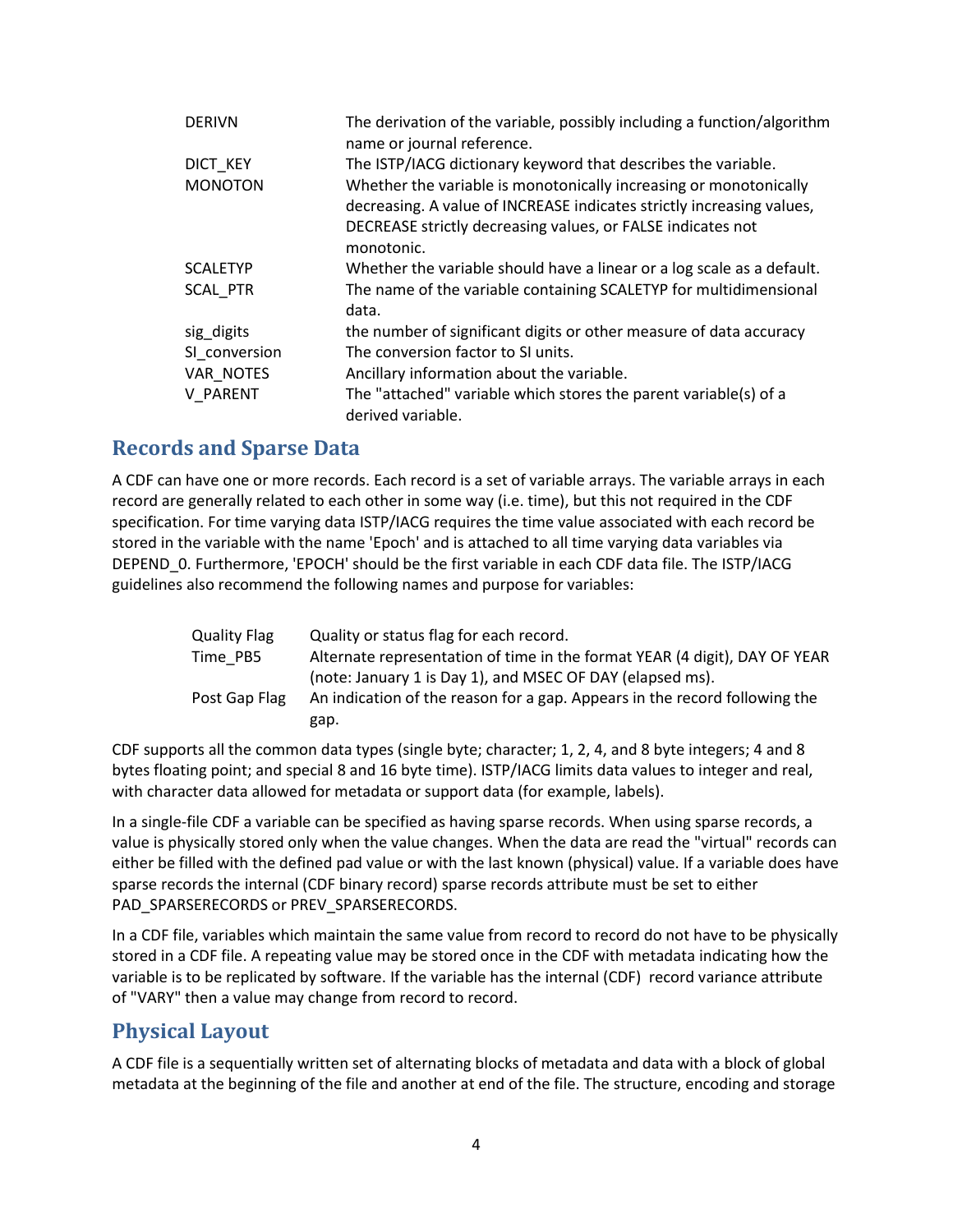order for a block of data is defined in the preceding block of metadata. The CDF specification refers to these blocks as "records".

# **Other Features**

Starting with Version 3.2 an MD5 checksum can be stored at the end of the CDF file following the last record of the CDF file. It is calculated on the CDF content of the file can only be used to ensure the integrity of a CDF content. The MD5 Checksum is not included in the internal value for the length of the CDF. The MD5 Checksum is calculated on the CDF content (all bytes up to, but not including the MD5 checksum appended to the end of the file).

Prior to version 3.0 a CDF file could not be larger than 2G bytes. Starting with version 3.0 this limit is removed. Version 3.1 and later is backward compatible with version 2.7.2 and earlier.

# **PDS4 Archive Requirements**

The Planetary Data System (PDS) prefers transparent, non-proprietary formats when archiving data. Data should be in a form which can be read using the accompanying plain text metadata. Once read, the data should be usable without additional processing. The PDS4 information model supports describing a variety of storage structures which includes arrays and tabular data.

# **Requirements for Archivable CDF files**

To ensure data in a CDF file will be in an archivable form

- 1) Create CDF compliant with version 3.4 or later.
- 2) Use single file CDF.
- 3) No compression (file or variable).
- 4) No fragmented variables (all data for a variable must be contiguous in the file).
- 5) Use only "zVariables" (also recommended by the CDF standard)

To aid in the generation of PDS metadata it is advisable to include

- 1) CDF Tool compliant metadata.
- 2) ISTP/IACG compliant metadata.

### **Labeling CDF files with PDS4**

If the recommendations are followed it is possible to create a PDS4 label to describe the contents of the CDF file as containing multiple arrays. Each variable can be described as an appropriately dimensioned array. Much of metadata contained in the CDF file can be replicated in the appropriate elements in the PDS4 label.

# **Tools and Techniques**

### **Generating compliant CDF files**

Creating a CDF file which is compliant with the structural PDS archive requirements can be achieved using the "cdfconvert" tool which is part of the CDF software distribution [4]. The command and options are:

```
cdfconvert {src.cdf} {dest.cdf} -single -network -sparseness vars:srecords.no \
-compression vars:none -zmode 2
```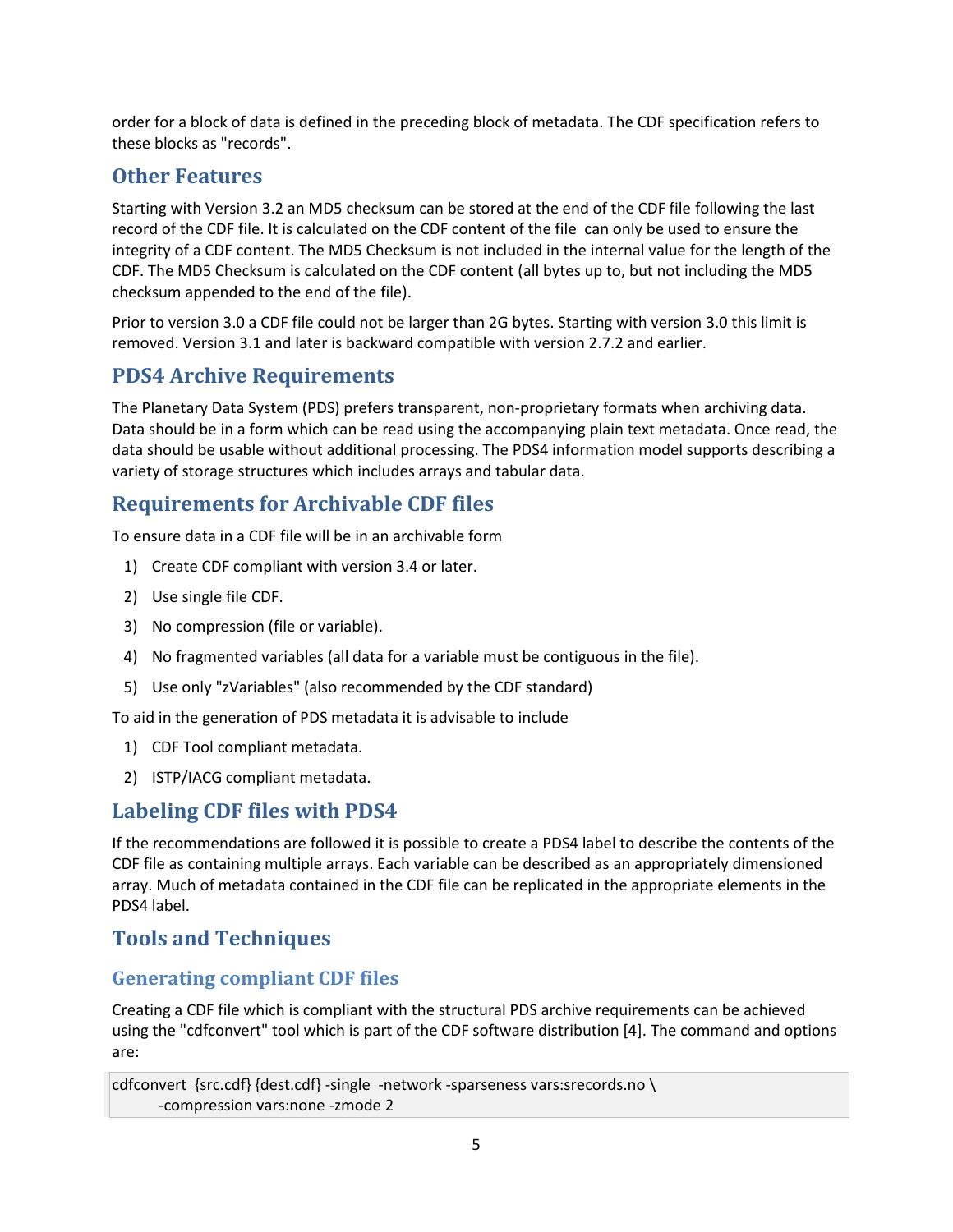This will convert {src.cdf} (which can be a multiple file CDF) and write to {dest.cdf} a copy that is written as a single file with network encodings, no sparseness, no compression and that contains only zVariables.

# **Using igpp-docgen to create a PDS4 label**

The igpp-docgen [8] is an application which defines an environment that can process Apache Velocity[5] templates. It can read CDF files (amount other formats) and make information about the content available for use through the Apache Velocity Template Language [6]

docgen -f cdf cdf:cdf:cdf/thg\_l2\_mag\_and\_20121226\_v01.cdf cdf/pds4label.vm

# **Converting Tables to CDF**

Tools exist to convert PDS3 labeled table data into CDF files. PDS-CDF converters are available at <http://mgmt.pds.nasa.gov/converters.html>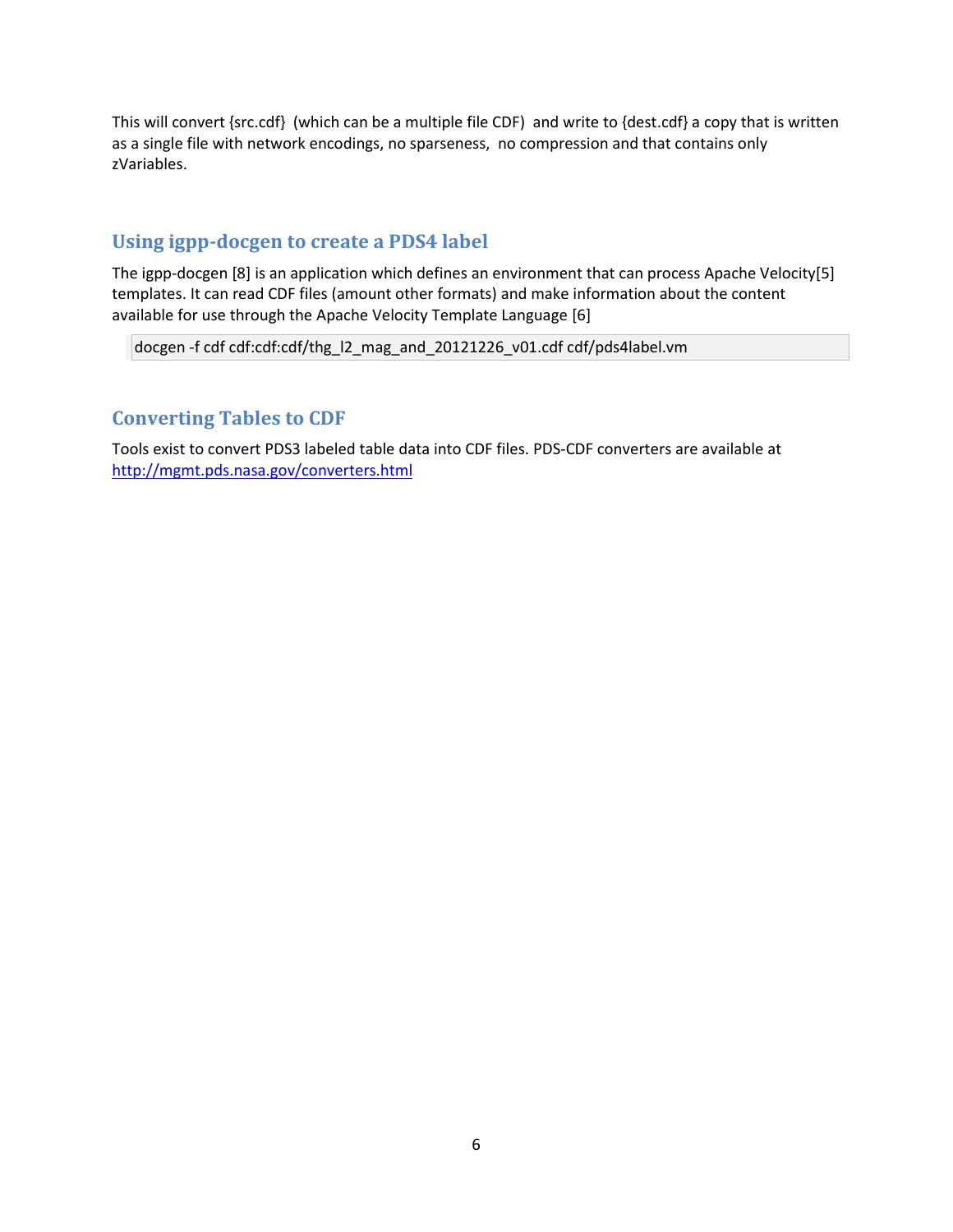# **Appendix A**

# **CDF Tools and Libraries.**

CDF is supported on the following platforms:

- DEC Alpha/OSF1 & OpenVMS
- DECstation/ULTRIX & VMS
- HP 9000 series/HP-UX
- PC Windows NT/2000/XP/Vista/Windows 7, Linux, Solaris, Cygwin, MinGW & QN X
- IBM RS600 series/AIX
- Macintosh OS X 10.3 or a later version
- NeXT/Mach
- SGI Iris, Power series and Indigo/IRIX
- Sun/SunOS & SOLARIS

CDF libraries are available for the following programming languages:

- $\bullet$  C
- $\bullet$  C#
- Fortran
- Java
- Perl

Support Format Transforms

- MakeCDF (reads flat data sets, in both binary and text)
- CDF-to-netCDF (Only supporting netCDF V3.\*)
- CDF-to-FITS
- CDF-to-ASCII (Text dump of a CDF file)
- CDF-to-CDF Skeleton table
- CDF-to-CDFML (XML representation of CDF)
- CDFML-to-CDF
- netCDF-to-CDF (Only supporting netCDF V3.\*)
- FITS-to-CDF
- HDF4-to-CDF
- HDF5-to-CDF (HDF5 in text dump to CDF. To be provided upon request)

Supported Analsyis Environments:

IDL:

MATLAB

Tools

**CDFedit**: Allows the display and/or modification contents of a CDF.

**CDFexport**: Write the contents of a CDF to the terminal screen, a text file, or another CDF.

**CDFconvert**: Change format, version, encoding, compression, sparseness and checksum.

**CDFcompare**: Displays the differences between two CDFs

**CDFstats**: Produces a statistical report on a CDF's variable data.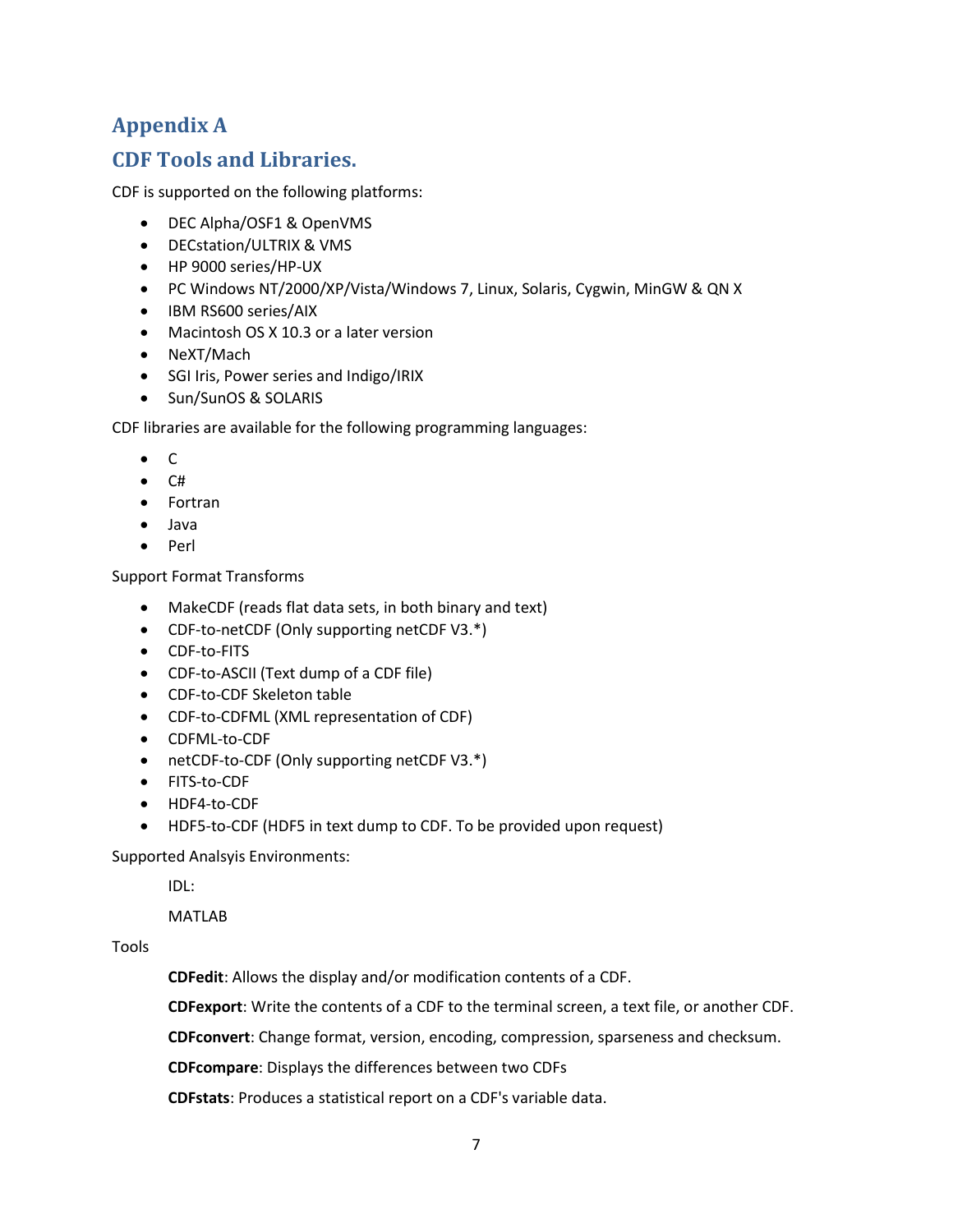**CDFinquire**: Displays the version of the CDF distribution being used.

**CDFdir**: Display a directory listing of a CDF's files.

**CDFmerge**: Merge two or more CDF files into a single file.

**CDFdump**: Display or extract the contents of a CDF file to a screen (default) or text file.

**CDFirsdump**: displays the statistics of CDF Internal Records (IRs).

**CDFvalidate**: optionally performs sanity checks on data in the CDF files.

**CDFleapsecondsinfo**: Displays the information of the leap seconds table that the CDF uses.

**SkeletonTable**: create an ASCII text file containing information about a CDF.

**SkeletonCDF**: Make a fully structured CDF, by reading a structured information in a text file.

#### **Data Types**

Integer Data Types CDF BYTE 1-byte, signed integer. CDF INT1 1-byte, signed integer. CDF\_UINT1 1-byte, unsigned integer. CDF INT2 2-byte, signed integer. CDF UINT2 2-byte, unsigned integer. CDF\_INT4 4-byte, signed integer. CDF UINT4 4-byte, unsigned integer. CDF\_INT8 8-byte, signed integer. Floating Point Data Types CDF\_REAL4 & CDF\_FLOAT 4-byte, single-precision floating-point. CDF\_REAL8 & CDF\_DOUBLE 8-byte, double-precision floating-point. Character Data Types (Limited to ASCII set of characters) CDF CHAR 1-byte, character. CDF UCHAR 1-byte, unsigned character. EPOCH Data Types (milliseconds since 01-Jan-0000 00:00:00.000) CDF EPOCH 8-byte, double precision floating point. CDF\_EPOCH16 two 8-byte, double precision floating point. TT2000 Data Types (milliseconds since 2000-01-01T12:00:00.000000000, aka J2000. w/ leap seconds) CDF\_TIME\_TT2000 8-byte, signed integer

### **Encoding**

Run-Length Encoding, Huffman, Adaptive Huffman, GZIP

### **Special Attributes**

FORMAT A Fortran or C format specification that is used when displaying a variable value. VALIDMIN The minimum valid value for a variable. VALIDMAX The maximum valid value for a variable. FILLVAL The value used for missing or invalid variable values. MONOTON The monotonicity of a variable: INCREASE (strictly increasing values), DECREASE (strictly decreasing values), or FALSE (not monotonic). Monotonicity only applies to NRV variables that vary along one dimension and RV variables that vary along no dimensions.